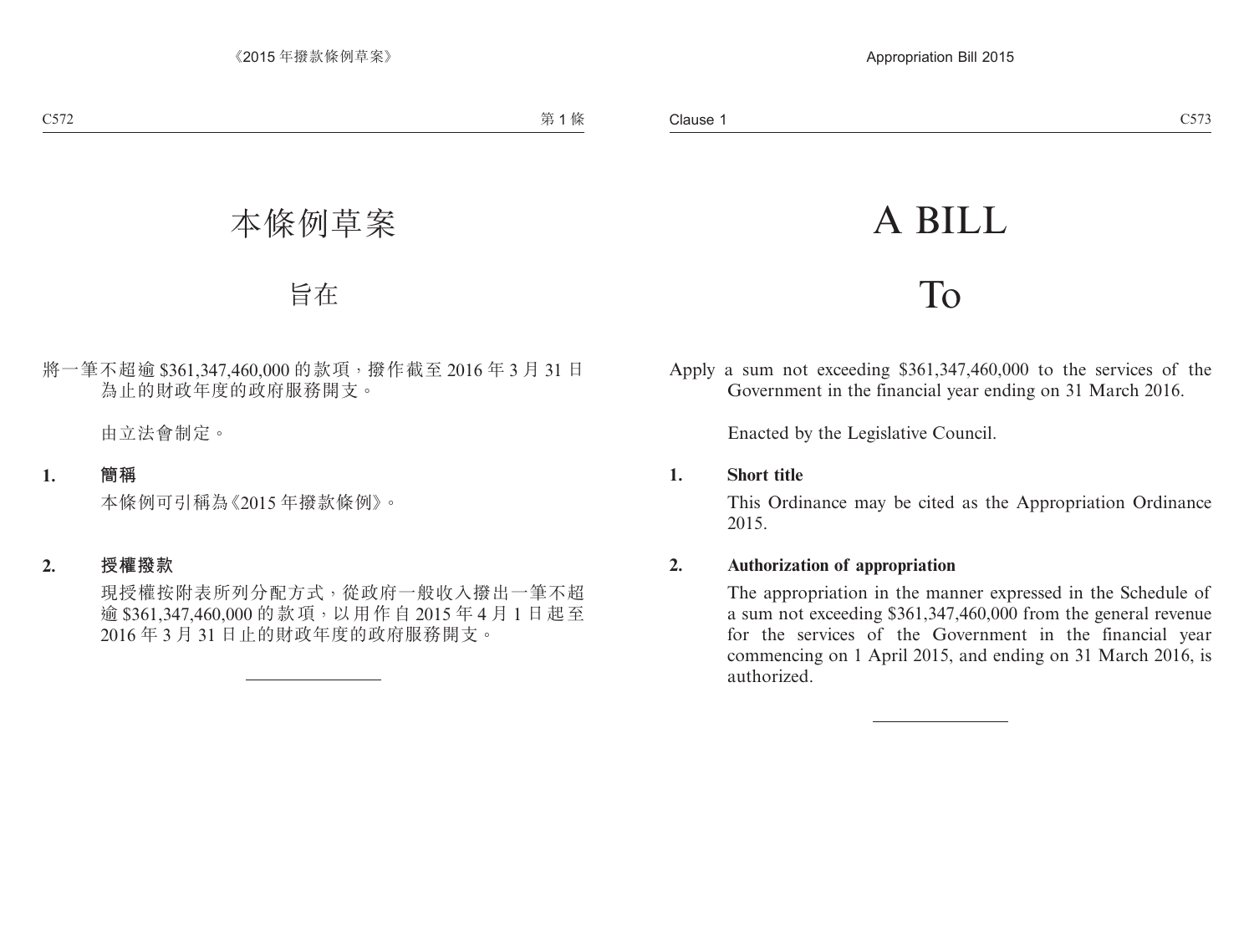Schedule

### **Schedule** [s. 2]

| Number<br>of Vote | Head of Expenditure                                                           | Amount<br>of Vote<br>\$ |
|-------------------|-------------------------------------------------------------------------------|-------------------------|
| 21                |                                                                               | 101,508,000             |
| 22                | Agriculture, Fisheries and Conservation                                       | 1,233,499,000           |
| 23                |                                                                               | 87,279,000              |
| 24                |                                                                               | 152,589,000             |
| 25                | Architectural Services Department                                             | 1,892,270,000           |
| 26                | Census and Statistics Department                                              | 675,314,000             |
| 27                |                                                                               | 99,546,000              |
| 28                |                                                                               | 903,375,000             |
| 30                | Correctional Services Department                                              | 3,519,735,000           |
| 31                | Customs and Excise Department                                                 | 3,316,890,000           |
| 33                | Civil Engineering and Development                                             | 2,257,938,000           |
| 37                |                                                                               | 6,470,478,000           |
| 39                | Drainage Services Department                                                  | 2,416,746,000           |
| 42                | <b>Electrical and Mechanical Services</b>                                     | 462,437,000             |
| 44                | Environmental Protection Department                                           | 6,996,144,000           |
| 45                |                                                                               | 5,380,447,000           |
| 46                | General Expenses of the Civil Service                                         | 3,351,738,000           |
| 47                | Government Secretariat: Office of the<br>Government Chief Information Officer | 714,743,000             |
| 48                |                                                                               | 445,799,000             |
|                   |                                                                               |                         |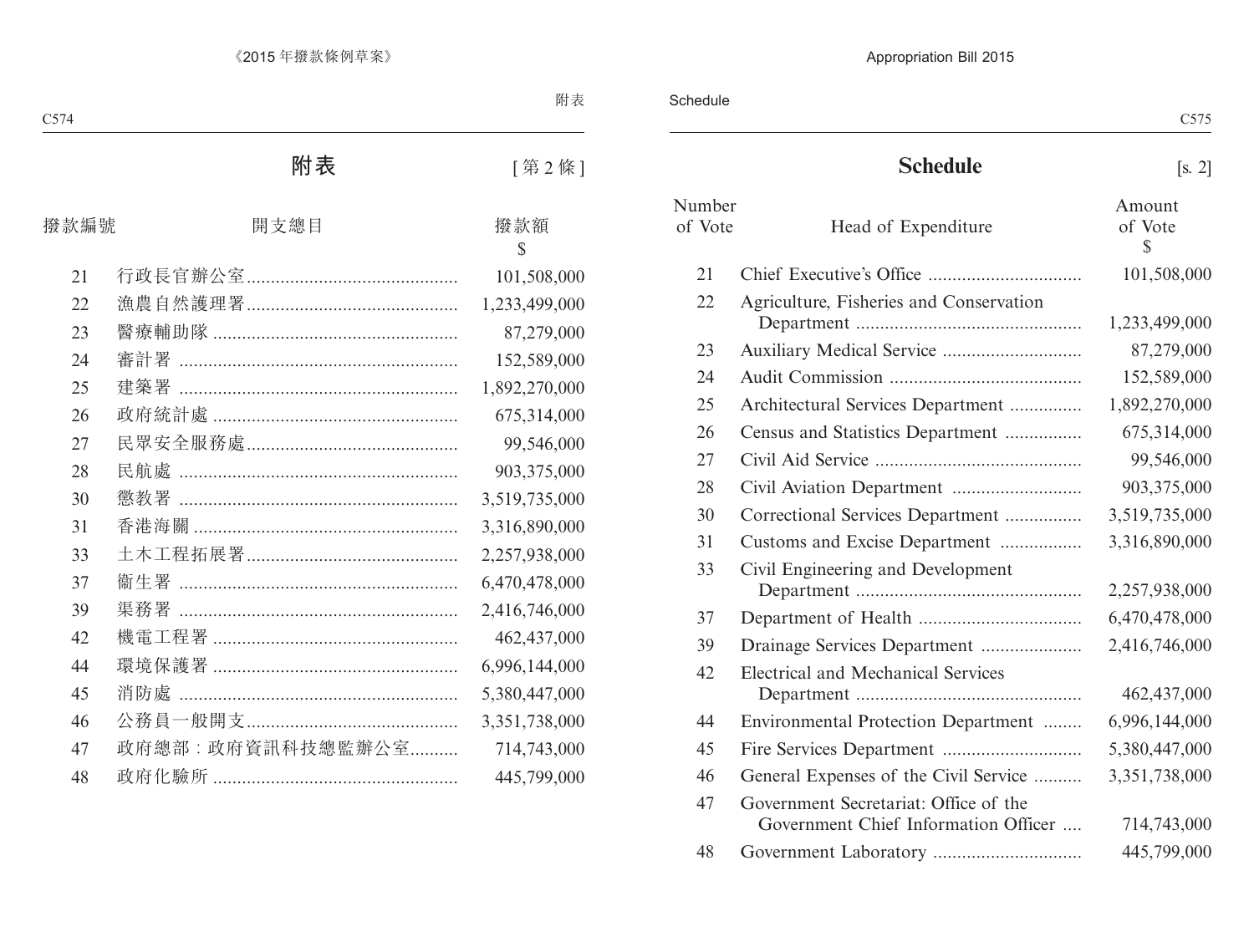#### Schedule

|                   |                                                                                                       | $\mathcal{L}$ ) / /     |
|-------------------|-------------------------------------------------------------------------------------------------------|-------------------------|
| Number<br>of Vote | Head of Expenditure                                                                                   | Amount<br>of Vote<br>\$ |
| 49                | Food and Environmental Hygiene                                                                        |                         |
|                   |                                                                                                       | 5,923,986,000           |
| 51                | Government Property Agency                                                                            | 1,901,449,000           |
| 53                | Government Secretariat: Home Affairs                                                                  | 1,672,933,000           |
| 55                | Government Secretariat: Commerce and<br>Economic Development Bureau<br>(Communications and Technology | 340,399,000             |
| 59                | Government Logistics Department                                                                       | 550,992,000             |
| 60                |                                                                                                       | 2,639,769,000           |
| 62                |                                                                                                       | 280,437,000             |
| 63                |                                                                                                       | 2,370,979,000           |
| 70                |                                                                                                       | 3,910,311,000           |
| 72                | <b>Independent Commission Against</b>                                                                 | 977,866,000             |
| 74                | Information Services Department                                                                       | 449,664,000             |
| 76                | Inland Revenue Department                                                                             | 1,451,062,000           |
| 78                | Intellectual Property Department                                                                      | 137,480,000             |
| 79                |                                                                                                       | 115,139,000             |
| 80                |                                                                                                       | 1,437,185,000           |
| 82                |                                                                                                       | 1,243,103,000           |
| 90                |                                                                                                       | 1,917,957,000           |
| 91                |                                                                                                       | 2,265,591,000           |
| 92                |                                                                                                       | 1,980,026,000           |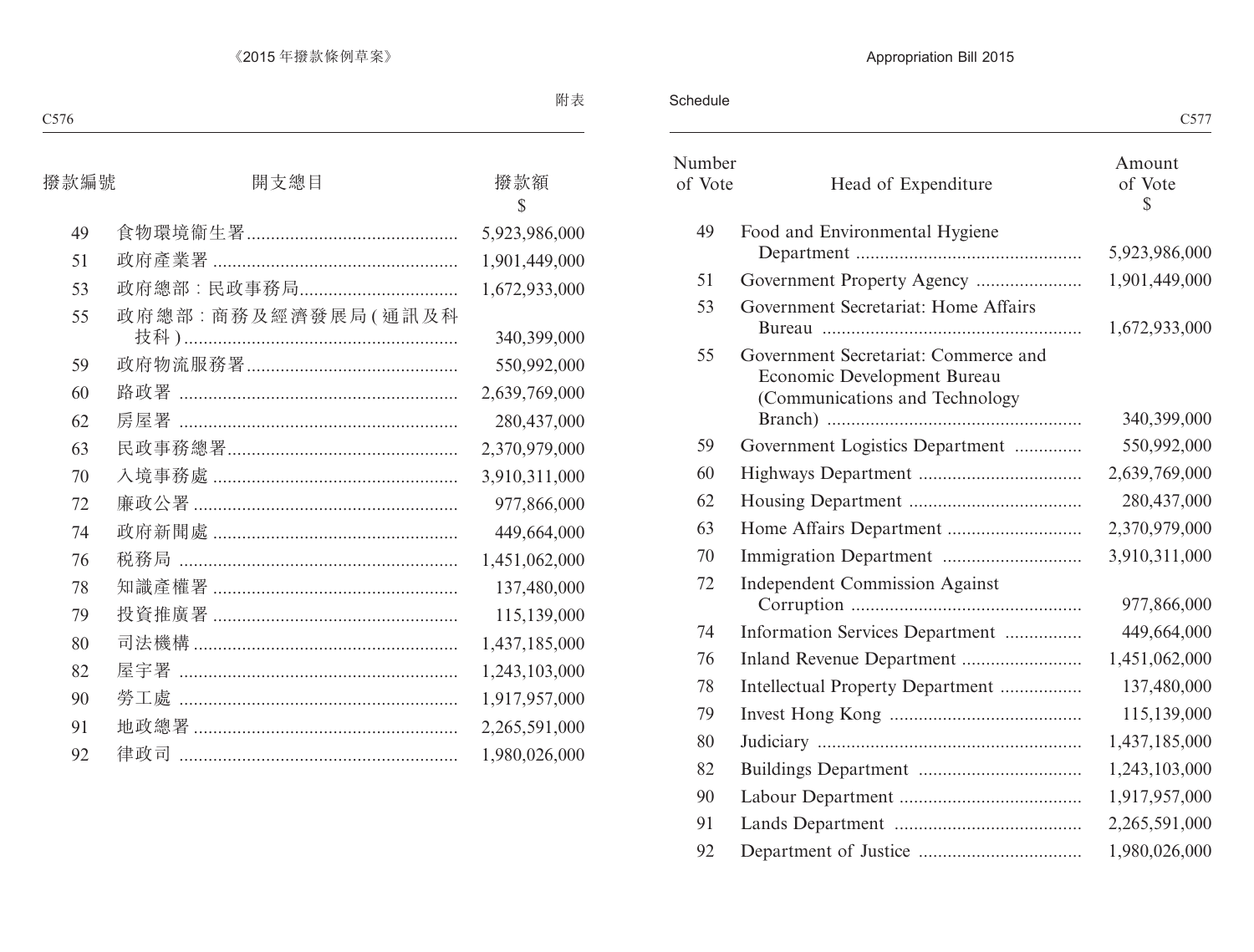Schedule

|                   |                                                                           | C579                              |
|-------------------|---------------------------------------------------------------------------|-----------------------------------|
| Number<br>of Vote | Head of Expenditure                                                       | Amount<br>of Vote<br>$\mathbb{S}$ |
| 94                |                                                                           | 845,148,000                       |
| 95                | Leisure and Cultural Services Department                                  | 7,482,663,000                     |
| 96                | Government Secretariat: Overseas Economic                                 | 355,773,000                       |
| 100               |                                                                           | 1,178,092,000                     |
| 106               |                                                                           | 23,710,238,000                    |
| 112               | Legislative Council Commission                                            | 758,559,000                       |
| 114               |                                                                           | 107,146,000                       |
| 116               |                                                                           | 154,373,000                       |
| 118               |                                                                           | 629,834,000                       |
| 120               |                                                                           | 29,712,370,000                    |
| 121               | Independent Police Complaints Council                                     | 57,282,000                        |
| 122               |                                                                           | 16,800,671,000                    |
| 136               | Public Service Commission Secretariat                                     | 21,943,000                        |
| 137               | Government Secretariat: Environment                                       | 81,433,000                        |
| 138               | Government Secretariat: Development<br>Bureau (Planning and Lands Branch) | 315,760,000                       |
| 139               | Government Secretariat: Food and Health                                   | 84,292,000                        |
| 140               | Government Secretariat: Food and Health                                   | 50,400,595,000                    |
| 141               | Government Secretariat: Labour and Welfare                                | 801,736,000                       |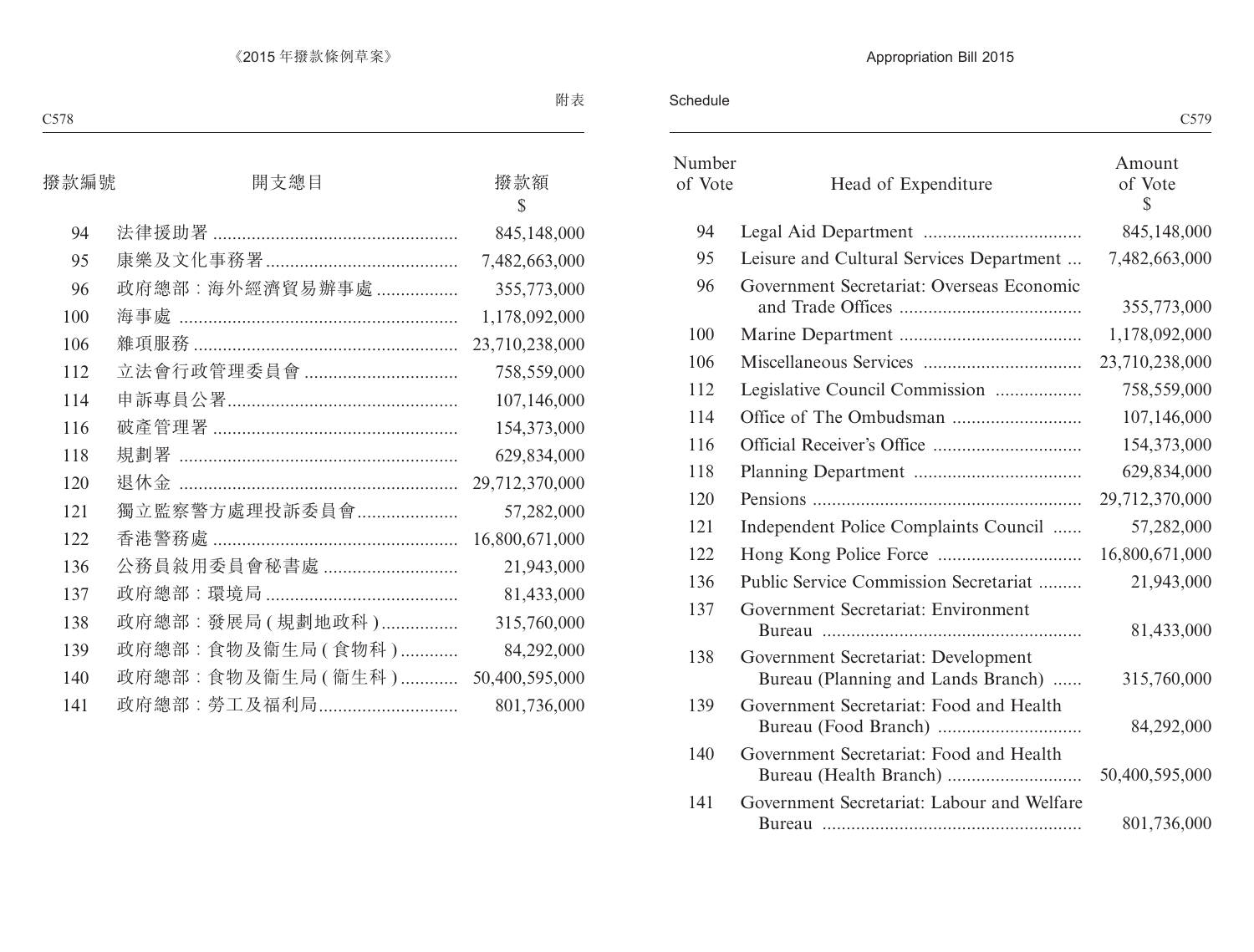Schedule

|                   |                                                                                                        | C581                    |
|-------------------|--------------------------------------------------------------------------------------------------------|-------------------------|
| Number<br>of Vote | Head of Expenditure                                                                                    | Amount<br>of Vote<br>\$ |
| 142               | Government Secretariat: Offices of the Chief<br>Secretary for Administration and the                   | 853,206,000             |
| 143               | Government Secretariat: Civil Service                                                                  | 557,046,000             |
| 144               | Government Secretariat: Constitutional and<br>Mainland Affairs Bureau                                  | 580,613,000             |
| 147               | Government Secretariat: Financial Services<br>and the Treasury Bureau (The Treasury                    | 408,697,000             |
| 148               | Government Secretariat: Financial Services<br>and the Treasury Bureau (Financial                       | 229,784,000             |
| 151               | Government Secretariat: Security Bureau                                                                | 356,065,000             |
| 152               | Government Secretariat: Commerce and<br>Economic Development Bureau<br>(Commerce, Industry and Tourism | 1,829,156,000           |
| 155               | Government Secretariat: Innovation and                                                                 | 620,295,000             |
| 156               | Government Secretariat: Education                                                                      | 51,382,677,000          |
| 158               | Government Secretariat: Transport and<br>Housing Bureau (Transport Branch)                             | 223,327,000             |
| 159               | Government Secretariat: Development                                                                    | 416,442,000             |
| 160               |                                                                                                        | 823,102,000             |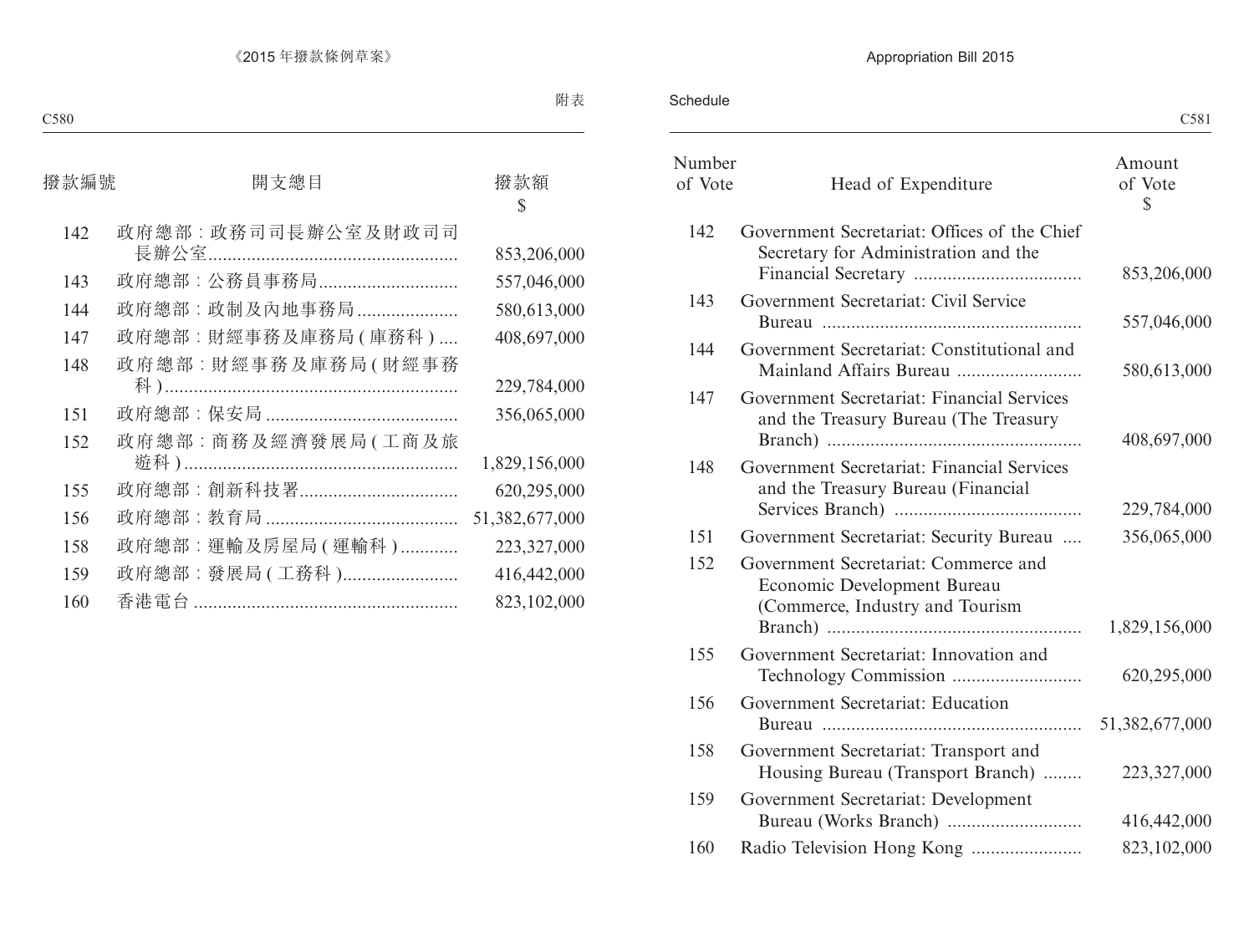Schedule

| Number<br>of Vote | Head of Expenditure                                                                     | Amount<br>of Vote<br>$\mathbb{S}$ |
|-------------------|-----------------------------------------------------------------------------------------|-----------------------------------|
| 162               | Rating and Valuation Department                                                         | 501,929,000                       |
| 163               | Registration and Electoral Office                                                       | 743,819,000                       |
| 166               |                                                                                         | 583,253,000                       |
| 168               |                                                                                         | 275,514,000                       |
| 169               | Secretariat, Commissioner on Interception<br>of Communications and Surveillance         | 21,452,000                        |
| 170               |                                                                                         | 58, 349, 247, 000                 |
| 173               | Working Family and Student Financial                                                    | 5,555,255,000                     |
| 174               | Joint Secretariat for the Advisory Bodies on<br>Civil Service and Judicial Salaries and | 29,191,000                        |
| 180               | Office for Film, Newspaper and Article                                                  | 45,393,000                        |
| 181               | Trade and Industry Department                                                           | 831,089,000                       |
| 186               |                                                                                         | 2,534,203,000                     |
| 188               |                                                                                         | 371,085,000                       |
| 190               | University Grants Committee                                                             | 16,988,115,000                    |
| 194               |                                                                                         | 7,564,794,000                     |
| 184               |                                                                                         | 358,217,460,000<br>3,130,000,000  |
|                   |                                                                                         |                                   |
|                   |                                                                                         |                                   |

<u> 1989 - Johann Barbara, martxa alemani</u>ar a

 $\overline{a}$